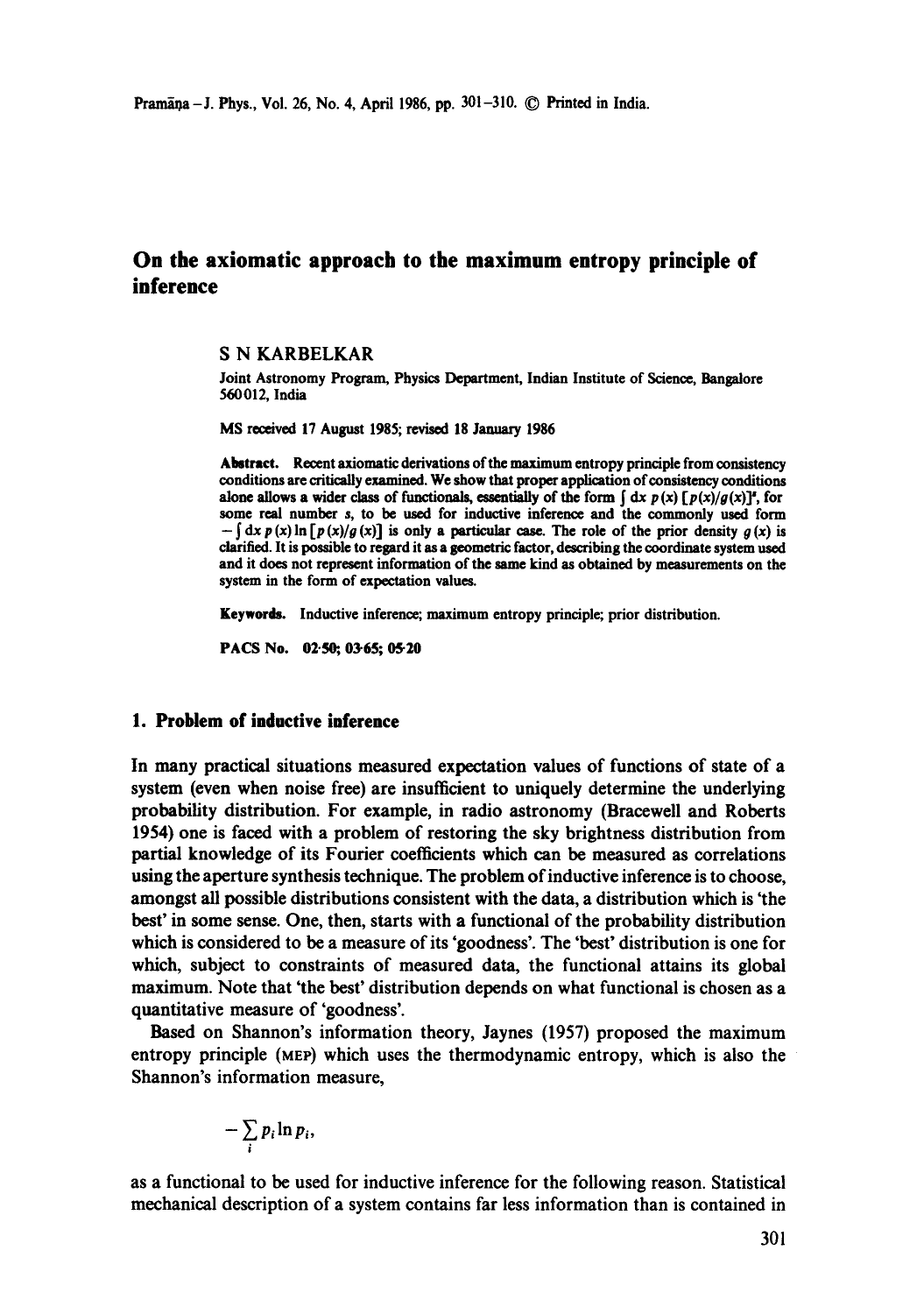mechanical description; the thermodynamic entropy is a measure of missing information due to availability of only macroscopic measurements. Likewise, to every probability distribution one can assign an information measure which expresses, quantitatively, the uncertainty associated with statistical description of the system. Jaynes advocated Shannon's measure not because the expression is same as thermodynamic entropy but because he expected that any other information measure may eventually lead to contradiction since no other information measure is additive for independent sources of uncertainty. Recently there have been attempts (Shore and Johnson 1980, 1983; Tikochinsky *et a11984)* to show that the thermodynamic entropy functional has the deeper significance, attached to it by Jaynes, as the only consistent procedure of statistical inference when insufficient number of expectation values are known. These axiomatic derivations do not appeal to subjective characterization of information measure but instead impose certain consistency requirements on the methods of inference. From this point of view, pioneered by Jaynes, statistical mechanics is to be considered as a special case of inductive inference, not dependent on auxiliary hypothesis of equal apriori probabilities, ergodicity etc for its validity.

In § 2 a brief summary of these axiomatic derivations of the MEP is given. In § 3 it is pointed out that the application of consistency conditions needs some care. Consistency conditions, when properly defined, do not restrict the functional to the thermodynamic entropy. In § 4 an interpretation of the prior density, which is crucial to application of a variational principle (even if form of the functional is derived), is given.

# **2. Summary of axiomatic derivations of the MEP**

Axiomatic derivations by Shore and Johnson (SJ) and by Tikochinsky *et at* (TFL) are based on a common fundamental principle: Two ways of using the same information should lead to the same result.

In the case of continuous probability densities it is necessary to invoke, apart from the probability density to be induced from the measurements and called the posterior (or equivalently inferred density), a density called the prior which, according to SJ, is an apriori estimate of the unknown true system density. We discuss the need for the prior and its interpretation in § 4.

Two 'equivalent' ways of using the same information appear in the derivation by SJ when one considers two systems with states labelled  $x_1$  and  $x_2$  and given information is separable in  $x_1$  and  $x_2$  i.e., no information about interaction between the two systems is available. In this case one way is to solve the problem of inductive inference separately for the two systems and obtain separate posteriors  $p_1$  (x<sub>1</sub>) and  $p_2$  (x<sub>2</sub>) from the given priors  $g_1(x_1)$  and  $g_2(x_2)$  respectively. When systems are independent one can construct a joint posterior  $p_{12}(x_1, x_2) = p_1(x_1)p_2(x_2)$ . Note that it is necessary to assume the unmeasured correlation. The second way is to treat both the systems together in terms of joint densities. Now it is necessary to choose the joint prior density  $g_{12} (x_1, x_2)$  since its marginals  $g_1(x_1)$  and  $g_2(x_2)$  do not determine its form uniquely. SJ make the choice  $g_{12} (x_1, x_2) = g_1 (x_1) g_2 (x_2)$ . Once a prior is given (or chosen) the posterior is uniquely determined for a particular variational principle. So let the posterior  $P_{12}(x_1, x_2)$  be obtained from the chosen prior  $g_{12}(x_1, x_2)$  and using the sum total information. In both these ways it was necessary to make some statistical hypothesis in order to get a unique posterior. These hypothesis were to assume (i) that the joint posterior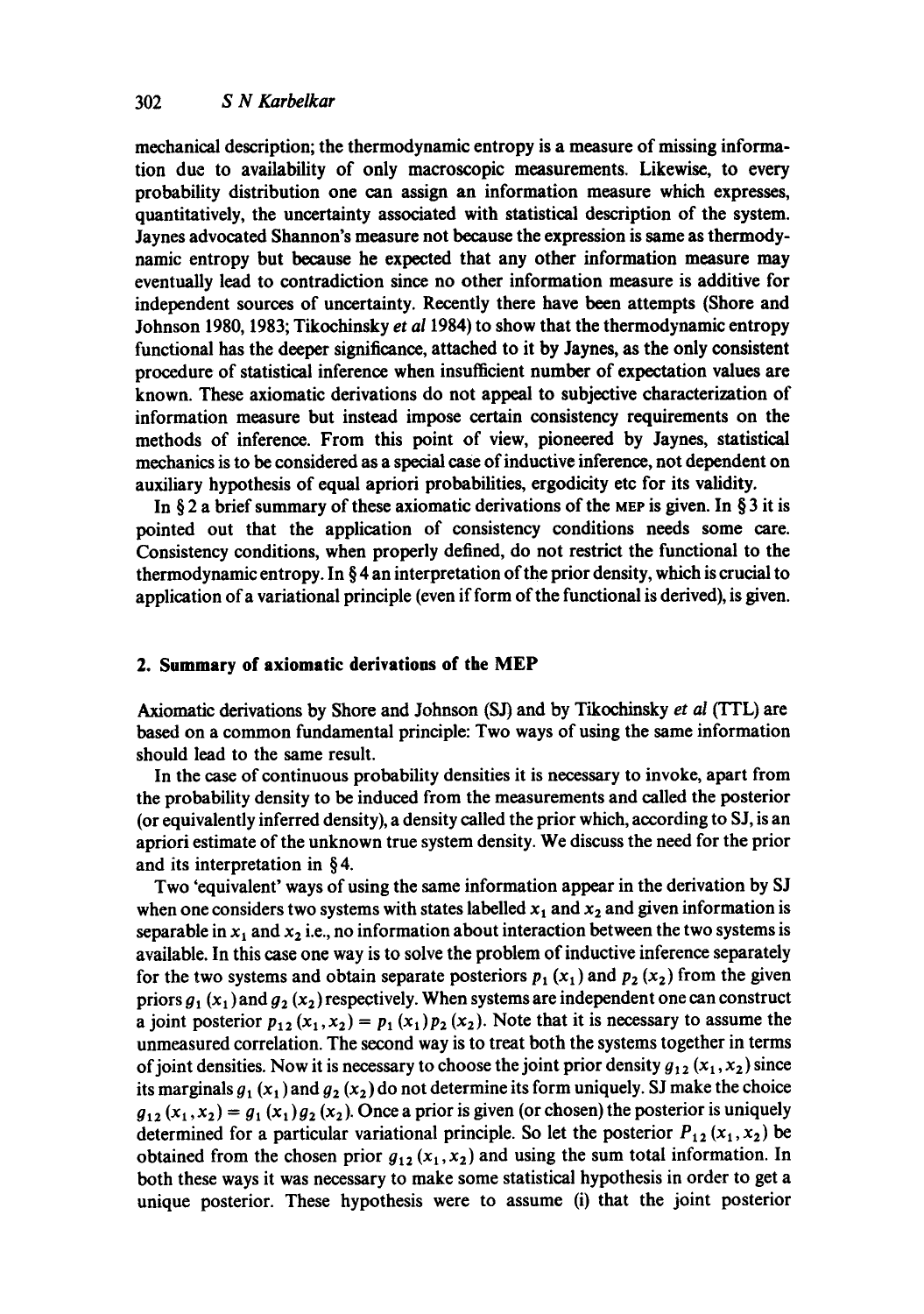factorizes, in the first way and  $(ii)$  that the joint prior factorizes, in the second way. SJ, in their system independence axiom, take these two ways to be equivalent and therefore require the posteriors obtained in these two ways to be equal i.e.,

$$
p_{12}(x_1,x_2)=P_{12}(x_1,x_2).
$$

Apart from the system independence axiom, stated above, SJ also require, as a part of consistency condition uniqueness, invariance under coordinate transformations and subset independence axiom which allows one to treat an independent subset of the system in terms of a conditional density.

TTL formulate their consistency conditions for the case of a reproducible experiment, where it is possible to carry out independent repetitions (which need not be large in number) of an experiment. They consider the following two ways of giving information equivalent:

(a) The result of the basic experiment is  $m + 1$  expectation values

$$
\langle A_r \rangle = \sum_{i=1}^n A_{ri} p_i \qquad r = 0, 1, \dots, m < n
$$
\n
$$
A_{0i} \equiv 1 \tag{1}
$$

of state variables A, which take values  $A_{ri}$  when the system is in state i. Here  $p_i$  is the (unknown) true probability associated with the state  $i$ ; there are  $n$  mutually exclusive and exhaustive states.

(b) Let the basic experiment be repeated  $N$  times. One can, then, define sample averages

$$
B_{r\tilde{N}} = \frac{1}{N} \sum_{i=1}^{n} N_i A_{ri} \qquad r = 0, 1, ..., m
$$
  

$$
\sum_{i=1}^{n} N_i = N
$$

for a particular realization  $\tilde{N} = (N_1, \ldots, N_n)$  in which the state i occurred N<sub>i</sub> times (order immaterial). One can specify averages  $\langle B_r \rangle$  as a result of the N-repetition experiment:

$$
\langle B_r \rangle = \sum_{\tilde{N}} B_{r\tilde{N}} P_{\tilde{N}}
$$
  
\n
$$
P_{\tilde{N}} = \frac{N!}{N_1! \dots N_n!} p_1^{N_1} \dots p_n^{N_n},
$$
  
\n(2)

where  $P_{\tilde{N}}$  denotes the probability of occurrence of a particular realization  $\tilde{N}$  when repetitions are independent. When repetitions are independent specifying the information in (2) is the same as specifying the information in (1).

The inductive inference algorithm (denoted by TTL as)  $A$  induces a set of  $n$ probabilities, say,  $q_1, \ldots, q_n$  from the information in (1) and a set of  $l = {}^{N+n-1}C_{n-1}$ probabilities, say,  $Q_{\tilde{N}}$  from the information in (2). TTL require the algorithm A to be uniform in the sense that it acts on the data of a given kind in the same way i.e., when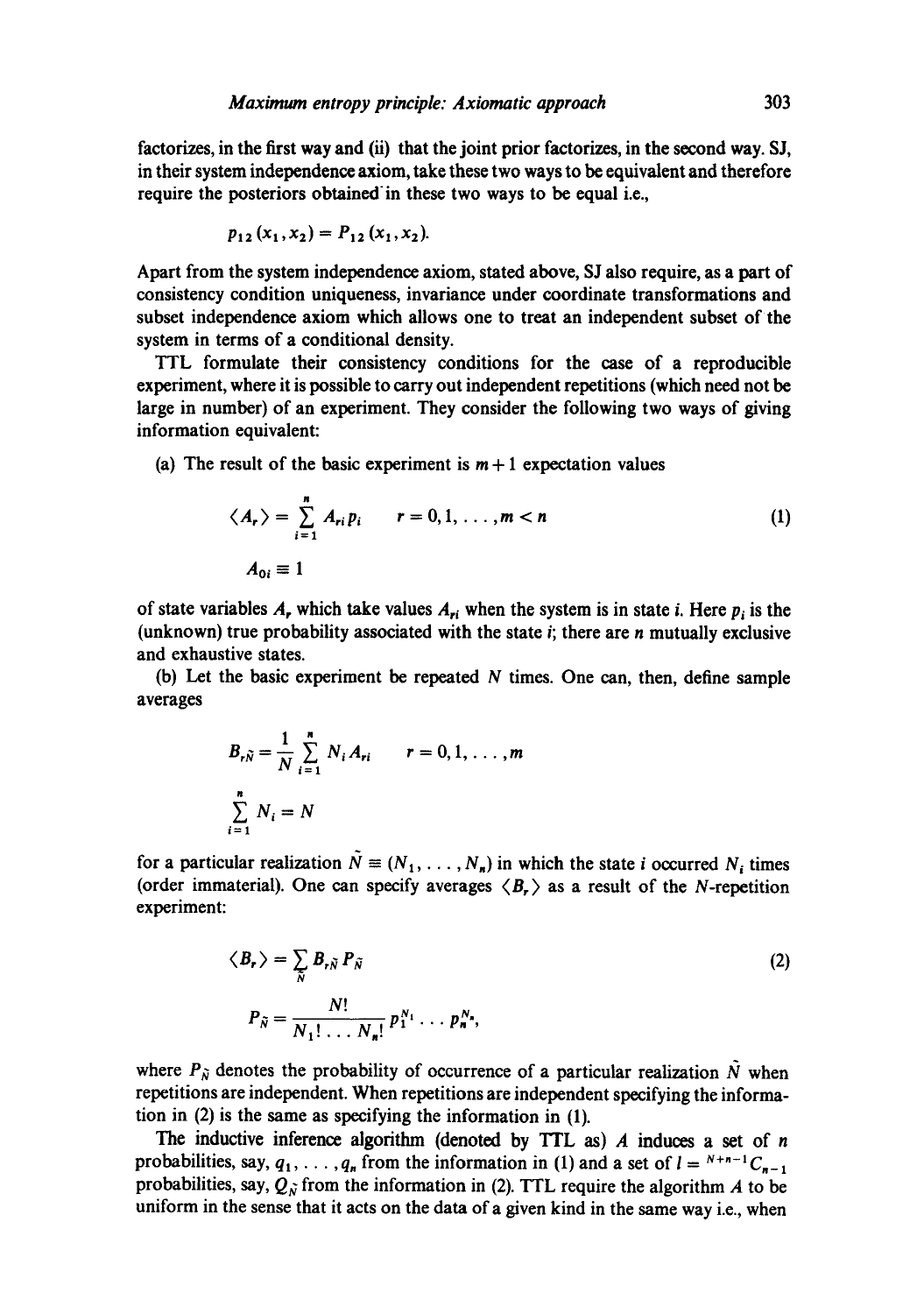inducing probabilities  $Q_{\hat{N}}$ 's it attaches no special significance to the symbol n (this is very reasonable as a realization  $N$  can be thought of as a state of some superexperiment). The algorithm A is said to be consistent if the induced probabilities  $Q_{\lambda}^{\gamma}$ 's are related to the induced probabilities  $q_i$ 's in the same way the true probabilities  $P_{\vec{n}}$ 's (for independent repetitions) are related to the  $p_i$ 's of the basic experiment.

Both these derivations by SJ and TTL conclude that MEP is the only consistent method of inference.

# **3. Criticism of the axiomatic derivations of the MEP**

Stated for independent repetitions, consistency condition due to TTL is reasonable. However, the flaw in their derivation is that the apriori information that the repetitions are independent is not used explicitly in the form of constraints. The need to use these constraints can be seen from the following argument.

Consider a modified experiment which is N-repetition of the original experiment; however, the repetitions are not independent. Let the probability of occurrence of a particular realization N be  $P'_{\tilde{N}}$ . In this case, one may still get the same  $m + 1$  expectation values

$$
\langle B_r \rangle = \sum_{\tilde{N}} B_{r\tilde{N}} P'_{\tilde{N}} \qquad r = 0, 1, \ldots, m \qquad (3)
$$

as before, though, now  $P'_{\hat{N}} \neq P_{\hat{N}}$  as the repetitions are not independent. The algorithm A can be used to induce, in a 'uniform' way a set of l probabilities, say  $Q'_{\tilde{N}}$  from the information in (3). It is, however, incorrect to require these  $Q'_{\vec{\bm{\alpha}}}$ 's to be related to the  $q$ 's of the basic experiment in any simple way. In fact, when the repetitions are correlated the  $P'_\n\chi^2$ 's of the N-correlated repetition experiment cannot be related to the  $p_i$ 's of the basic experiment, the probabilities  $p_i$ 's of occurrence of state i in jth repetition must be specified. Therefore, in general, specifying expectation values for an experiment and for an experiment which is N-repetition of that experiment are not equivalent ways of taking'the same' information into account. Only in the case that it is known apriori that repetitions are independent, one is justified in imposing consistency conditions. The data (for example (2) or (3) which is numerically the same but a result of different experiment), by itself, does not tell us whether the repetitions are independent or otherwise. *That the repetitions are independent is a significant apriori knowledge* and constraints corresponding to this knowledge *must* be used in addition to the  $m + 1$ constraints given in (2). These constraints are not used by TTL and the variational principle is required to do this job.

It is shown in Appendix A that when these extra constraints are used the algorithm is not restricted to one using  $-\sum p_i \ln p_i$  for 'entropy', but a wider class of functionals, essentially of the form  $\sum p_i^s$  for some real number s, is allowed.

Now, when it is not known, one may model the N-repetition experiment as  $N$ independent repetitions of the original experiment. This, however, is a part of statistical modelling and does not constitute consistency conditions, for one could, if the situation demands, model the repetitions as correlated ones. Thus, in the absence of knowledge of a certain correlation in the problem at hand, one should keep modelling the correlation apart from consistency conditions (if any); one should not give the status of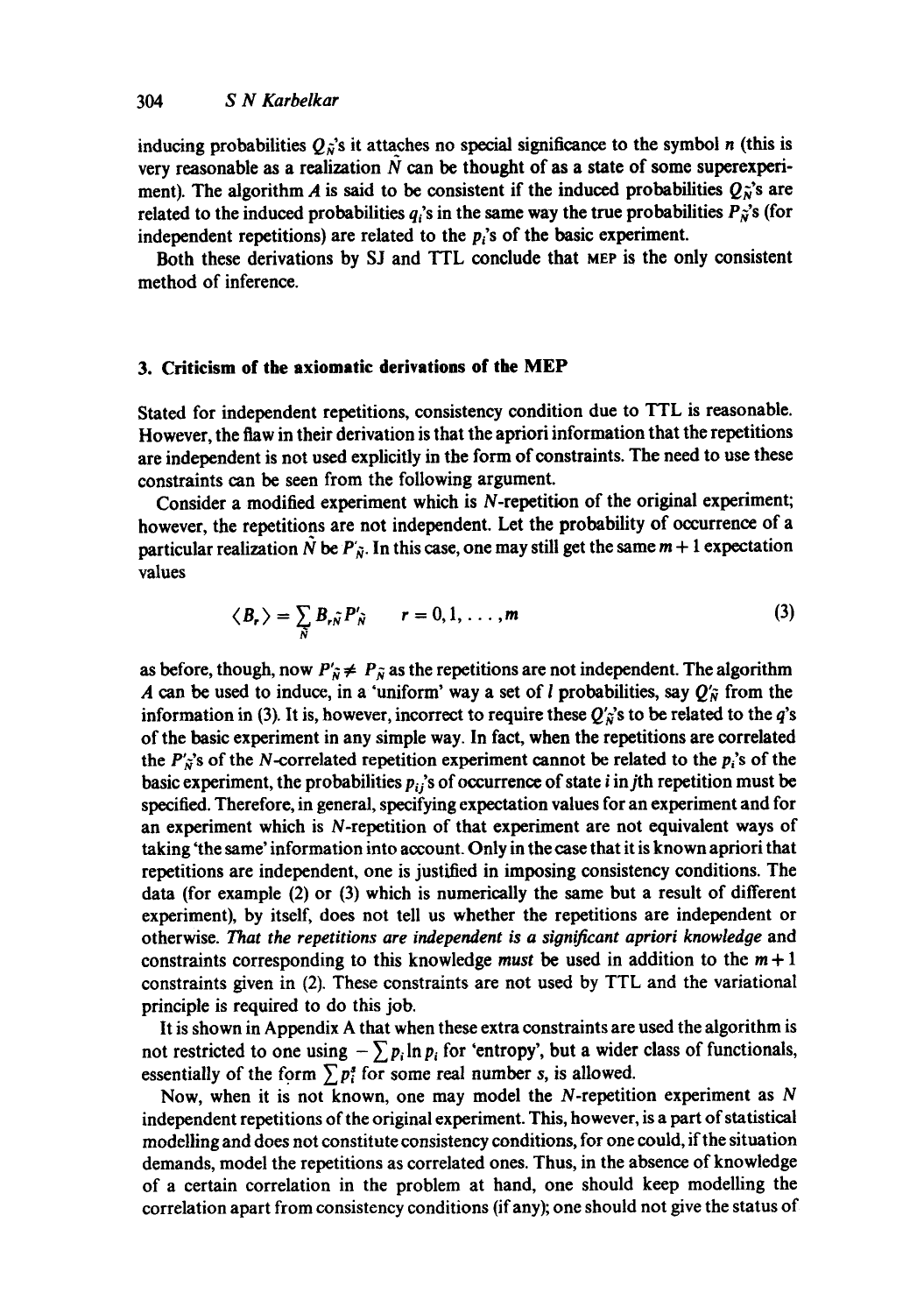a consistency axiom to any statistical modelling. This is what the system independence axiom by SJ does, as is discussed below.

As seen before, in the case of separable information about two systems, it was assumed either that the joint posterior factorizes or that the joint prior factorizes; only then it was possible to get a posterior. Now assuming a factorized posterior is assuming independence of the systems, and it remains to be seen if factorizable prior is equivalent (in the case of separable information) to assuming factorizable posterior. SJ interpret (Shore and Johnson **1980, p. 28)** the prior in a data-adaptive manner in that a prior **is**  our apriori estimate of the true system density. A factorized prior, according to SJ, represents our apriori estimate that the systems are independent. Now the new information is separable and thus gives no clue to any interaction between the systems and therefore there is no need to change our apriori knowledge about the independence of the systems. This is the justification given by SJ of their system independence axiom which treats factorizable posterior and factorizable prior (in the case of separable measurements) on the same footing. It is shown in  $\S 4$  that a prior cannot be interpreted in a data-adaptive manner in the sense that statistical information (such as system independence) cannot be encoded on the prior. A factorizable prior (whether the information is separable or otherwise) is not equivalent to a factorizable posterior and the two ways of getting a posterior, considered by SJ, are not equivalent. These two ways are equivalent if and only if it is known apriori that the systems are independent. However, one must use constraints corresponding to this in the second way of obtaining the joint posterior. Since these constraints are not used by SJ their system independence axiom always models independent systems whenever prior factorizes and separable information is available. Note that the notion of 'separable information' is coordinate frame-dependent. It is necessary that the prior factorizes in the same frame in which information is separable in order that the problem of inductive inference factorizes into two problems, one each for the two systems. We call a separable information (expectation values involve either  $x_1$  or  $x_2$  but not both  $x_1$  and  $x_2$ ) to be separable in the geometric sense if the prior factorizes in the same frame; and separable in the statistical sense if the systems are statistically independent in that frame. Taking an information separable in the geometric sense to mean statistically separable information is putting unmeasured correlation equal to zero. This is analogous to obtaining a 'dirty map' (or principal solution) in radio astronomy where unmeasured Fourier coefficients of the sky brightness distribution are put equal to zero (Bracewell and Roberts 1954).

It is shown in Appendix B that when constraints corresponding to system independence are used a wider class of functionals, of the form  $\int dx p(x) [p(x)/g(x)]^s$ , is allowed.

# **4. Interpretation of the prior density**

In the case of continuous densities, the only variational principle which is invariant under coordinate transformations and uses the posterior (to be induced) alone is the one that uses functionals equivalent to  $\int dx p(x)$ . We see that such a functional is of no use as a principle of inductive inference. It is, therefore, necessary to invoke yet another density, say  $g(x)$ , so that the variational principle has sufficient richness of its solutions. At this stage the prior appears for purely mathematical reason and it is worthwhile to interpret it.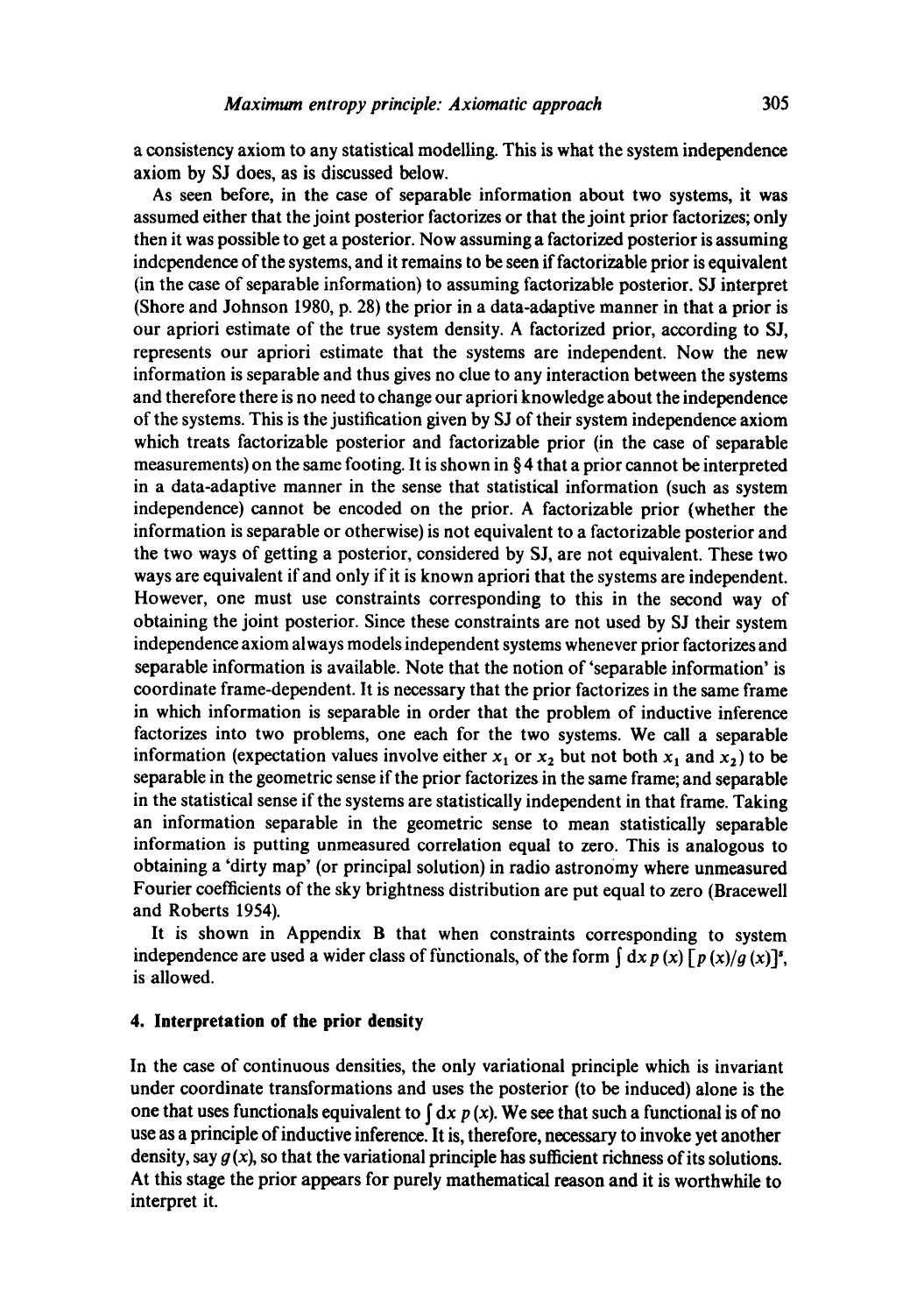# 306 *S N Karbelkar*

First we show that a prior cannot be interpreted in a data-adaptive manner. By dataadaptive we mean the following. Let us start with a prior, say  $g_1(x)$ , and obtain posterior  $p_1(x)$  using new information in the form of expectation values. Then, one cannot drop these constraints and use the posterior  $p_1(x)$  as prior when some more information is available. The posterior  $p_2(x)$  obtained in this way will, in general, be different from the posterior  $p(x)$  obtained from  $q_1(x)$  using both sets of constraints.

To see this, we consider the entropy  $-\int dx p(x) \ln \int p(x)/g(x)$ , though the argument is quite general. Let

$$
\int dx p_{true}(x) A_k(x) = \Omega_k \qquad k = 1, ..., m_1,
$$
  

$$
\int dx p_{true}(x) B_j(x) = \Gamma_j \qquad j = 1, ..., m_2,
$$

be two sets of expectation values, given to us. We assume that such expectation values are realizable in that there exist p's which satisfy these. The posterior  $p(x)$  obtained from  $g_1(x)$  and using both these sets of constraints is of the form

$$
p(x) = g_1(x) \exp \left\{ \sum_{k=1}^{m_1} \Lambda_k A_k(x) + \sum_{j=1}^{m_2} \alpha_j B_j(x) \right\},\,
$$

where the Lagrange multipliers  $\Lambda$ 's and  $\alpha$ 's are chosen (uniquely) such that p (x) satisfies the given expectation values. The posterior  $p_1(x)$  obtained from  $q_1(x)$  using only the first set of constraints is of the form

$$
p_1(x) = g_1(x) \exp \left\{ \sum_{k=1}^{m_1} \lambda_k A_k(x) \right\},
$$

where the Lagrange multipliers  $\lambda$ 's are chosen such that  $p_1(x)$  satisfies the first set of constraints. In general  $\lambda_k \neq \Lambda_k$  for some values of k as the Lagrange multipliers  $\Lambda$ 's depend on  $B_j(x)$  and  $\Gamma_j$  while  $\lambda$ 's do not depend on these. Now, the posterior  $p_2(x)$ obtained using  $p_1(x)$  as prior and the second set of constraints is of the form

$$
p_2(x) = p_1(x) \exp \left\{ \sum_{j=1}^{m_2} \beta_j B_j(x) \right\}
$$
  
=  $g_1(x) \exp \left\{ \sum_{k=1}^{m_1} \lambda_k A_k(x) + \sum_{j=1}^{m_2} \beta_j B_j(x) \right\}$ 

for properly chosen Lagrange multipliers  $\beta$ 's. Since, in general,  $\lambda_k \neq \Lambda_k$  and in order to satisfy  $\int dx p_2(x)B_j(x)=\Gamma_j$  we have  $\beta_j \neq \alpha_j$  for some values of j. Thus we see that  $p_2(x) \neq p(x)$ . The posterior  $p_2(x)$  satisfies the second set of constraints, but not the first set of constraints. *A prior is not equivalent to a set of constraints and thus cannot represent our apriori knowledge in the form of expectation values.* 

To see that such a density is natural to the continuous case consider a discrete system with mutually exclusive and exhaustive states labeled  $1, \ldots, n$ . These states can also be labeled by distinct real numbers, say,  $x_1, \ldots, x_n$  where  $x_1 < x_2 < \ldots < x_n$  and all x's belong to some interval, say  $[a, b]$ . One may ask: What is the number of system states in some interval, say,  $(x - \frac{1}{2} dx, x + \frac{1}{2} dx$ ]? In the limit that  $n \to \infty$  one may be able to define a density  $g(x)$  such that  $g(x)dx$  gives the relative number of states in the dx neighbourhood of x.  $g(x)$  is a scalar density with respect to coordinate transformations, it is non-negative and need not be normalizable. Note that, so far, we have not defined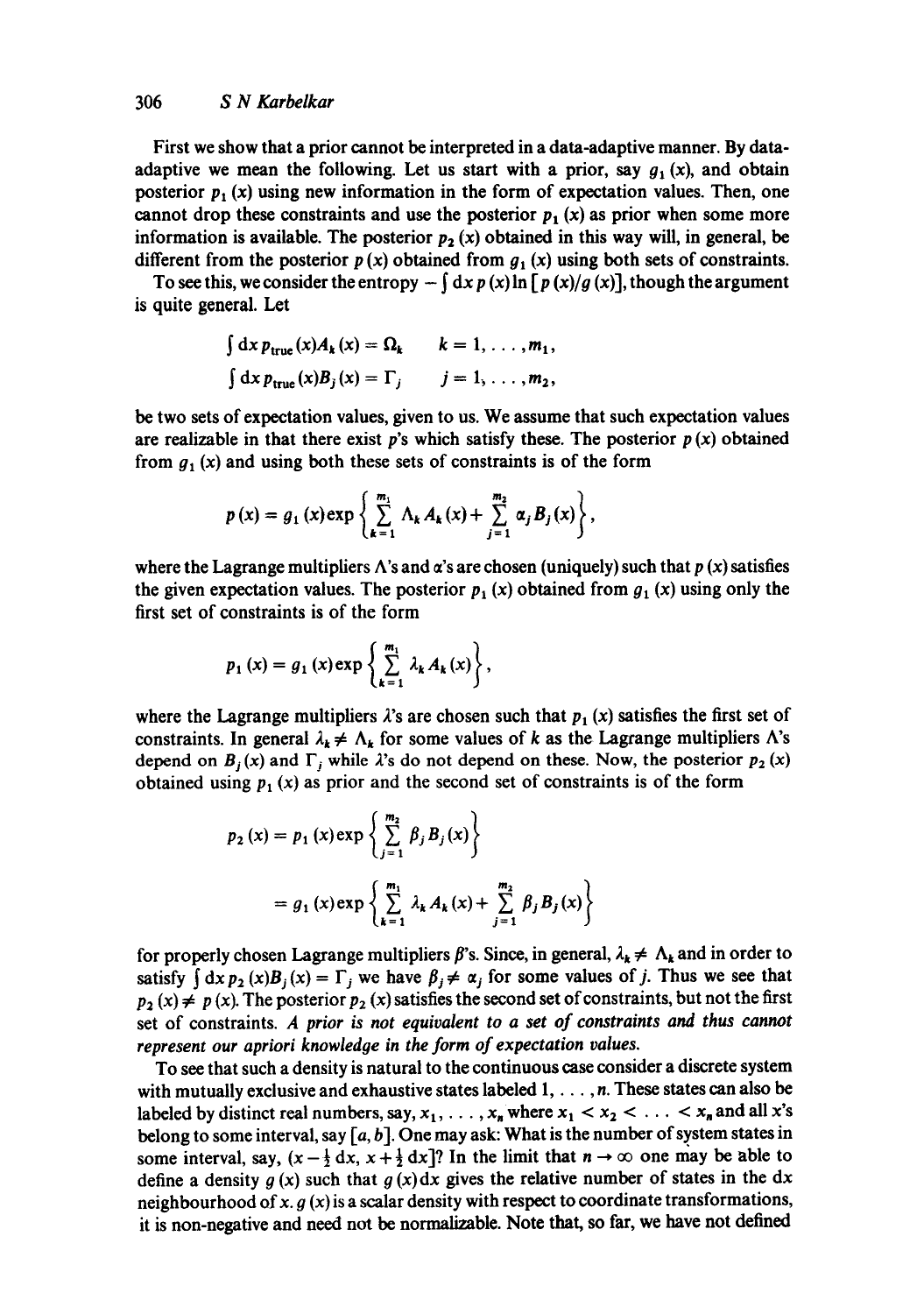probability distribution on the system states. The scalar density  $q(x)$  then tells us how the system was 'composed'. In the discrete case, considered above, a natural n-tuple was  $(p_1, \ldots, p_n)$  of probabilities to be induced. By 'natural' we mean an object that enters the very statement of the problem of inductive inference. Consider a problem of inductive inference for a system which has n states as before, but now, each state has a degeneracy, say  $g_i$ . Now, the two *n*-tuples, natural to the problem of inductive inference, are  $(p_1, \ldots, p_n)$  and  $(q_1, \ldots, q_n)$ . The latter *n*-tuple is also associated with the first system considered above where every  $g_i$  is unity. The degeneracy n-tuple is a apriori knowledge about the system in that it tells us the relative weight attached to each state. However, the statement that all  $\boldsymbol{g}$ 's are equal is not equivalent to the statement that our apriori estimates of the p's are all equal. For, the notion of degeneracy is independent of our estimates (or even knowledge) of the true state probabilities.

Thus, in the variational principle of the form

$$
\int dx\, p\,(x)h\left[\,p\,(x)/g\,(x)\right]
$$

for some function h, the function  $g(x)$  can be interpreted as a non-negative scalar density devoid of any statistical significance as an 'estimate'. This density is analogous to the degeneracy n-tuple of the discrete case.

#### **5. Conclusion**

The prior density, which is crucial to application of a variational-principle-approach to inductive inference is shown to be free of any data-adaptive interpretation i.e., it is shown that statistical information about the system cannot be encoded on the prior and thereby it cannot represent our apriori estimate of the unknown true system density. Prior is interpreted as a non-negative scalar density (with respect to coordinate transformations) analogous to degeneracy of a discrete system.

Derivation of functionals, to be used in the variational principle, will, in general, involve consistency requirements, formulated in terms of existence of more than one equivalent ways of using the same information, as the very general requirements of uniqueness and coordinate invariance do not fully restrict the form of the functional. These equivalent ways will be defined for a specific experiment and it is necessary to remember this in the form of appropriate constraints. When such constraints are used in the case of specific experiments considered by Shore and Johnson and by Tikochinsky *et al* it is shown that the MEP is not the only consistent method of inductive inference, functionals of the form  $\int dx p(x) \int p(x)/g(x)$ <sup>3</sup>, for some real number s, give consistent results. Jaynes conjectured that because of nonadditivity, functionals other than  $-\Sigma p_i \ln p_i$  will eventually lead to a contradiction. We have shown that functionals, of the above form, exist'which have the nonadditivity property and yet do not lead to any inconsistencies in the kind of experiment under consideration. Consistency conditions alone do not lead to the inference procedure of  $-\Sigma p_i \ln p_i$  maximization; some more input is necessary. The Jaynes conjecture remains to be proved.

### **Acknowledgements**

It is author's pleasure to thank Dr Rajaram Nityananda for introducing him to the field and for numerous instructive discussions. He is also grateful to Dipankar Bhattacharya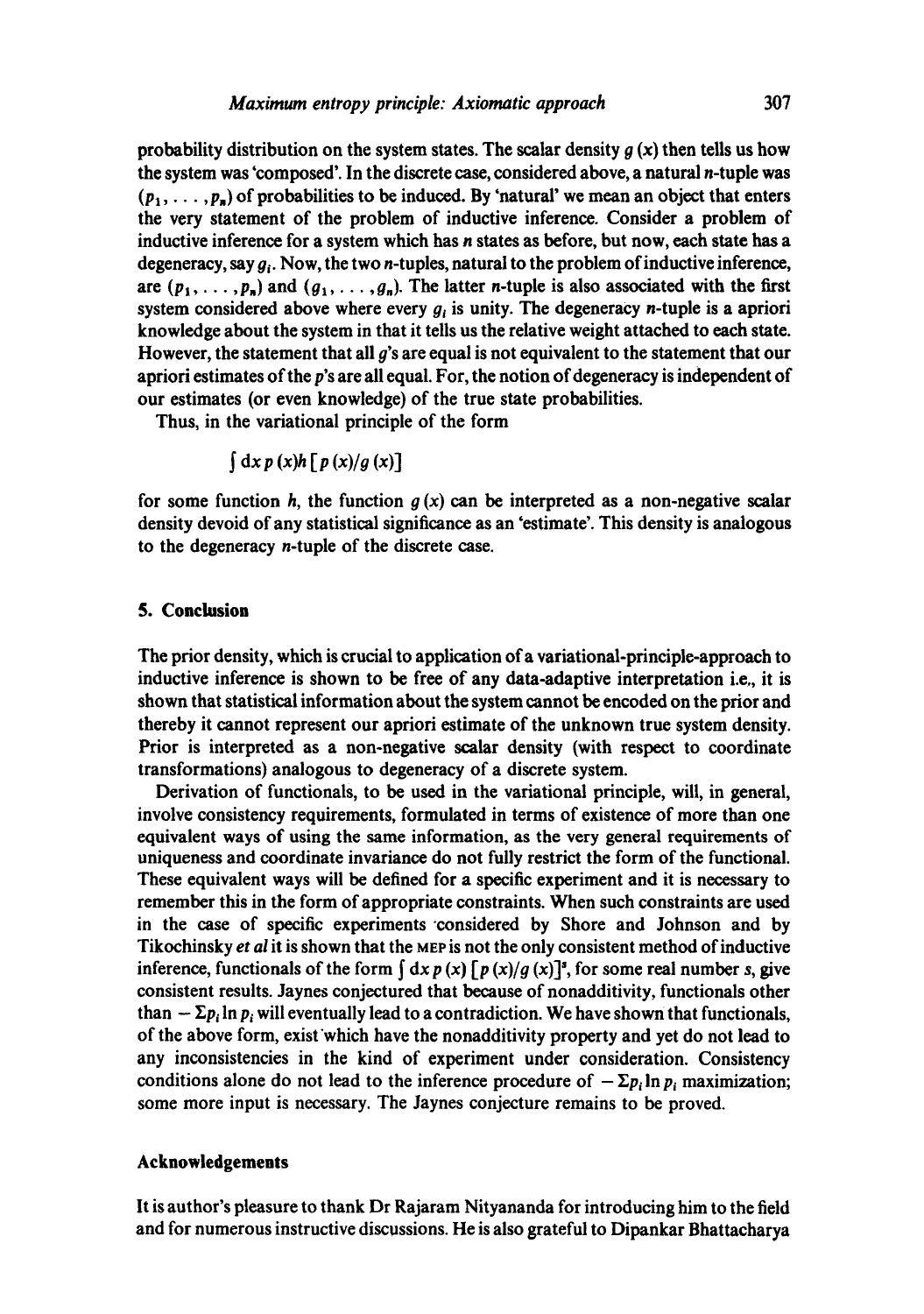**for** a perusal of the manuscript. Thanks are due to Raman Research Institute for research facilities.

# **Appendix A**

# **Consistent functionals in the case of reproducible experiments**

We show that the 'entropy'

$$
H[p; g] = \sum_{i=1}^{n} p_i (p_i/g_i)^s
$$

for some real s, such that H is a convex functional of p, is self-consistent in the case of  $N$ independent repetitions. In the case of the basic experiment  $g_i = 1$  and  $p_i^{(1)}$ 's are given by

$$
(1+s)\,(p_i^{(1)})^s+\sum_{k=0}^m\,\lambda_k^{(1)}\,A_{ki}=0
$$

where the Lagrange multipliers are such that  $\sum_{i=1}^{n} A_{ri} p_i^{(1)} = \langle A_r \rangle$ . The superscript (j) i=l refers to j-repetition experiment. The constraint that the N repetitions are independent is most easily effected by writing

$$
P_{\tilde{N}} = g_{\tilde{N}} (p_1^{(N)})^{N_1} \dots (p_n^{(N)})^{N_n}; \quad \sum_{i=1}^n p_i^{(N)} = 1
$$
  

$$
g_{\tilde{N}} = \frac{N!}{N_1! \dots N_n!},
$$

and so

$$
H[P_{\hat{N}}; g_{\hat{N}}] = \left[\sum_{i=1}^n (p_i^{(N)})^{1+s}\right]^N.
$$

Information obtained for N-repetition experiment is

$$
\langle B_r \rangle = \sum_{i=1}^n A_{ri} p_i^{(N)},
$$

therefore  $p_i^{(N)}$ 's are given by

$$
\left[\sum_{i=1}^n (p_i^{(N)})^{1+s}\right]^{N-1} (1+s) (p_i^{(N)})^s + \sum_{k=0}^m \lambda_k^{(N)} A_{kj} = 0.
$$

That the solution is the same as before i.e.  $p_j^{(N)} = p_j^{(1)}$  can be seen from the choice

$$
\lambda_k^{(N)} = \lambda_k^{(1)} \left[ \sum_{i=1}^n (p_i^{(1)})^{1+s} \right]^{N-1}.
$$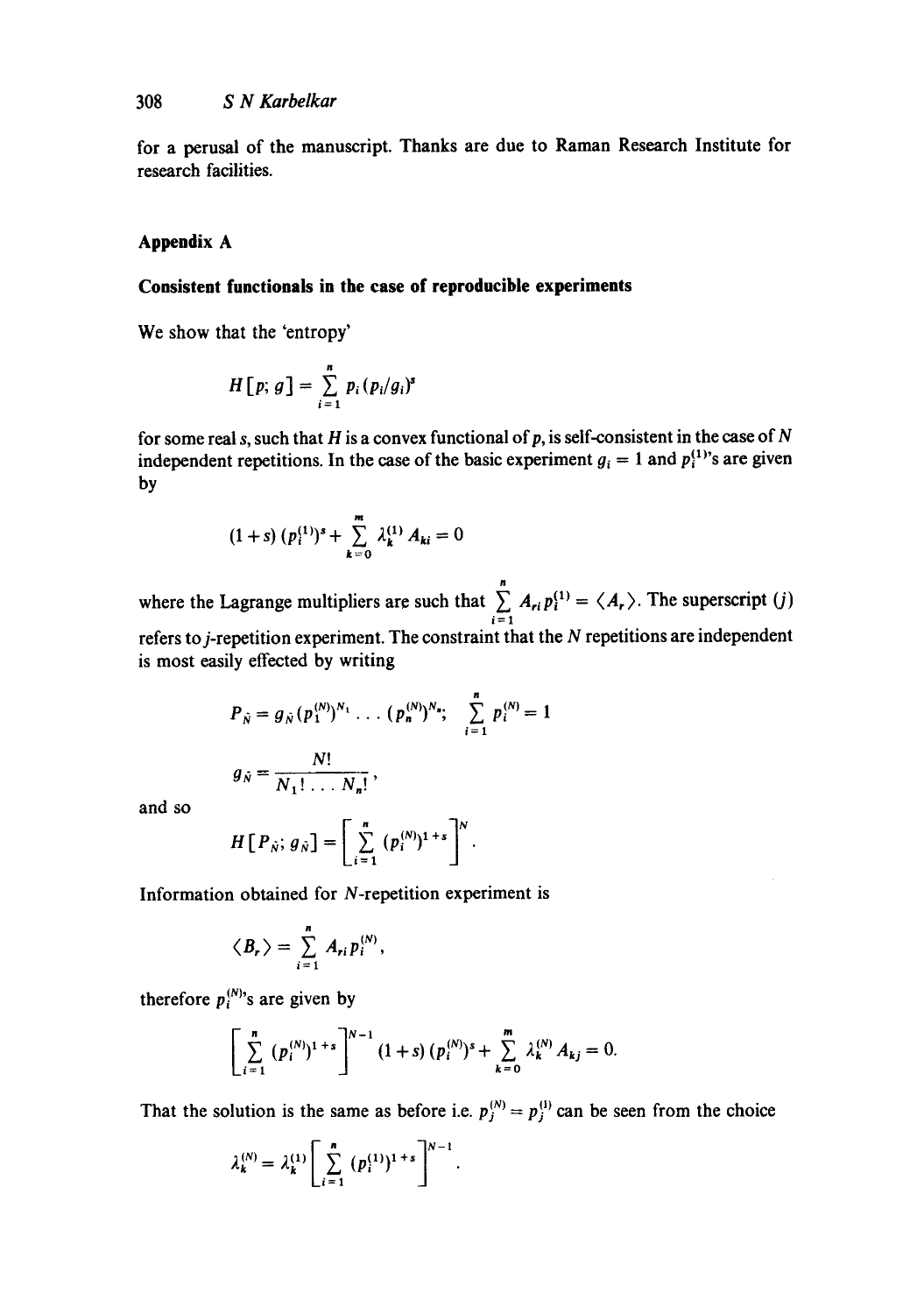Note that this is possible because of the appearance of an overall factor

$$
\left[\sum_{i=1}^n (p_i^{(N)})^{1+s}\right]^{N-1},
$$

which can be absorbed in the Lagrange multipliers. This may not be the case for more general 'entropies'. For example, a sum or difference of two distinct power laws may lead to inconsistencies i.e.  $p_i^{(N)} \neq p_i^{(1)}$  even after the constraint that repetitions are independent is explicitly used as above. It can also be shown that 'entropies'  $-\sum g_i \ln \left[p_i/g_i\right]$  and  $-\sum p_i \ln \left[p_i/g_i\right]$  are consistent.

# **Appendix B**

#### **Consistent functionals in the case of independent systems**

The constraint that the two systems labeled  $x_1$  and  $x_2$  are independent is most easily effected by writing  $p_{12} (x_1, x_2) = p_{11} (x_1) p_{21} (x_2)$  subject to two constraints  $\int dx_1 p_{11}$  $=\int dx_1 p_{11} = 1$ . The subscript J represents the fact that the problem of inductive inference is being solved for the joint system (the 'second' way in the text). Consider an entropy of the form

$$
H[P_{12}; g_{12}] = \iint dx_1 dx_2 g_1(x_1)g_2(x_2) F\left[\frac{p_{11}(x_1)p_{21}(x_2)}{g_1(x_1)g_2(x_2)}\right].
$$

For  $p_{11}(x_1)$  to equal the solution  $p_1(x_1)$  obtained for the system 1 alone (the 'first' way in the text) it is sufficient and (perhaps) necessary that the variation  $\delta H/\delta p_{1J}$  equal  $F'(p_{1}/q_{1})$  apart from a multiplicative and an additive factor which can be a functional of  $p_{2j}$  alone i.e.,

$$
\int dx_2 p_{2J} F'\left(\frac{p_{1J} p_{2J}}{g_1 g_2}\right) = F'\left(\frac{p_{1J}}{g_1}\right) \int dx_2 g_2 G\left(\frac{p_{2J}}{g_2}\right) + \int dx_2 g_2 R\left(\frac{p_{2J}}{g_2}\right)
$$

for some functions G and R for all  $p_{2J}$ . Here the prime denotes derivative with respect to the argument. Functional derivative of this equation with respect to  $p_{2j}$  gives

$$
r_{1J}r_{2J}F''(r_{1J}r_{2J})+F'(r_{1J}r_{2J})=G'(r_{2J})F'(r_{1J})+R'(r_{2J}); r=p/g.
$$

We also require the solution  $p_{2J}(x_2)$  to equal  $p_2(x_2)$ . This amounts to the requirement that the functions  $G'$  and  $R'$  equal  $F'$  apart from a multiplicative and an additive constant i.e.

$$
r_{1J}r_{2J}F''(r_{1J}r_{2J}) + F'(r_{1J}r_{2J}) = \lambda F'(r_{1J})F'(r_{2J}) + \alpha (F'(r_{1J}) + F'(r_{2J}))
$$
 (B1)

for some  $\lambda$  and  $\alpha$ . To determine the function F we differentiate this equation with respect to  $r_{1j}$  and then let  $r_{1j} = x, r_{2j} = 1$  to get the homogeneous equation

$$
xF'''(x) + F''(x) (2 - \alpha - \lambda F'(1)) = 0,
$$